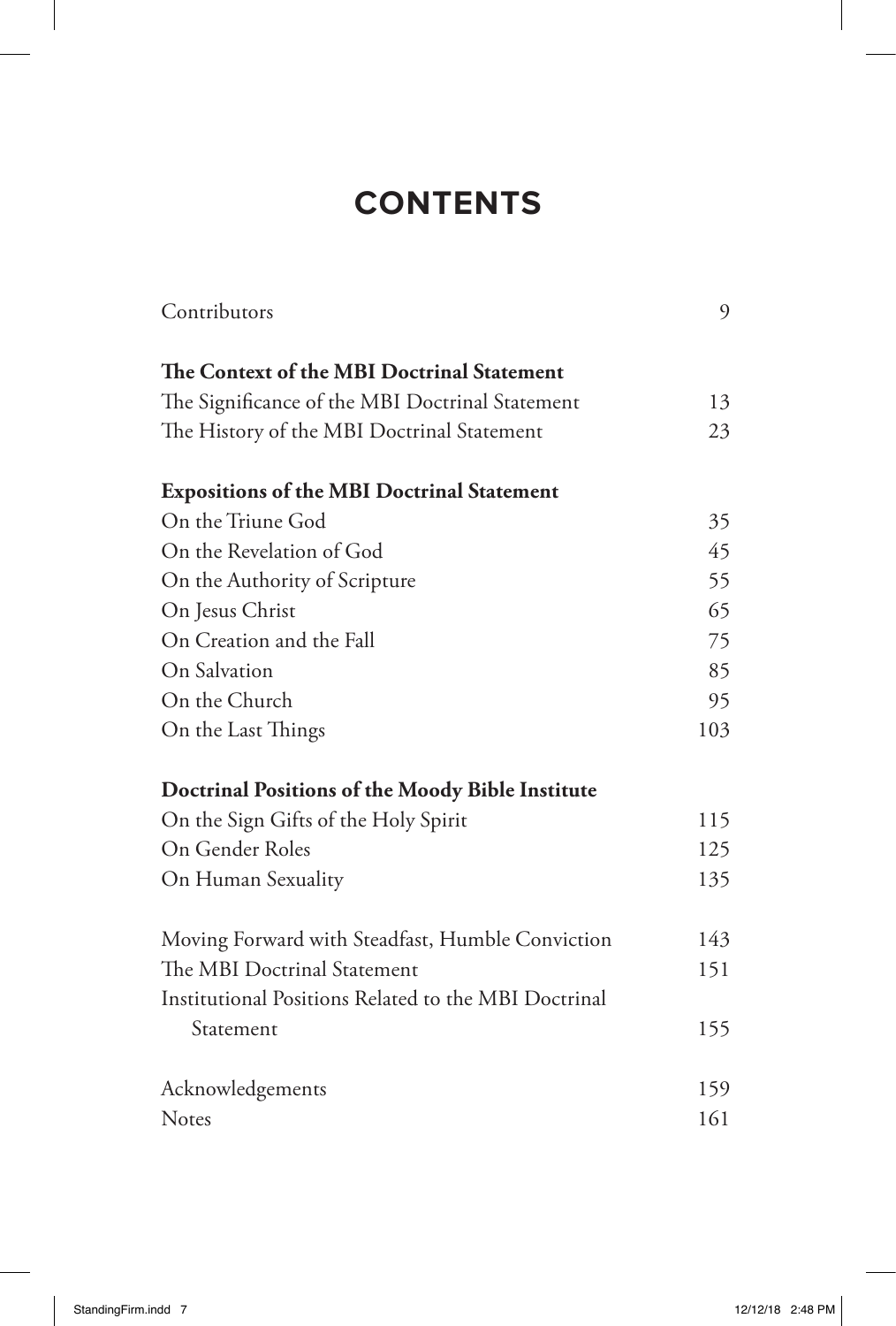## **THE SIGNIFICANCE OF THE MBI DOCTRINAL STATEMENT**

*Bryan O'Neal*

"God bless the School that D. L. Moody founded; / Firm may she stand, by foes of truth surrounded! / Riches of grace bestowed may she never squander, / Keeping true to God and man her record over yonder."1

These words of the Moody Bible Institute school song serve<br>to bind together generations of students, alumni, faculty, and staff, as well as express a sincere prayer that God would continue to bless, guide, and protect the school that Dwight Lyman Moody founded in 1886. "Standing firm" is fundamentally a matter of remaining true to doctrine and mission, a prayer faithfully answered now for over 130 years.

Our name—Moody Bible Institute—expresses three core components of who we have been, who we are, and who we will be. "Moody" refers to our founder, the great nineteenth-century evangelist, who desired to live a life fully devoted to the service of the gospel and sought to see others equipped to participate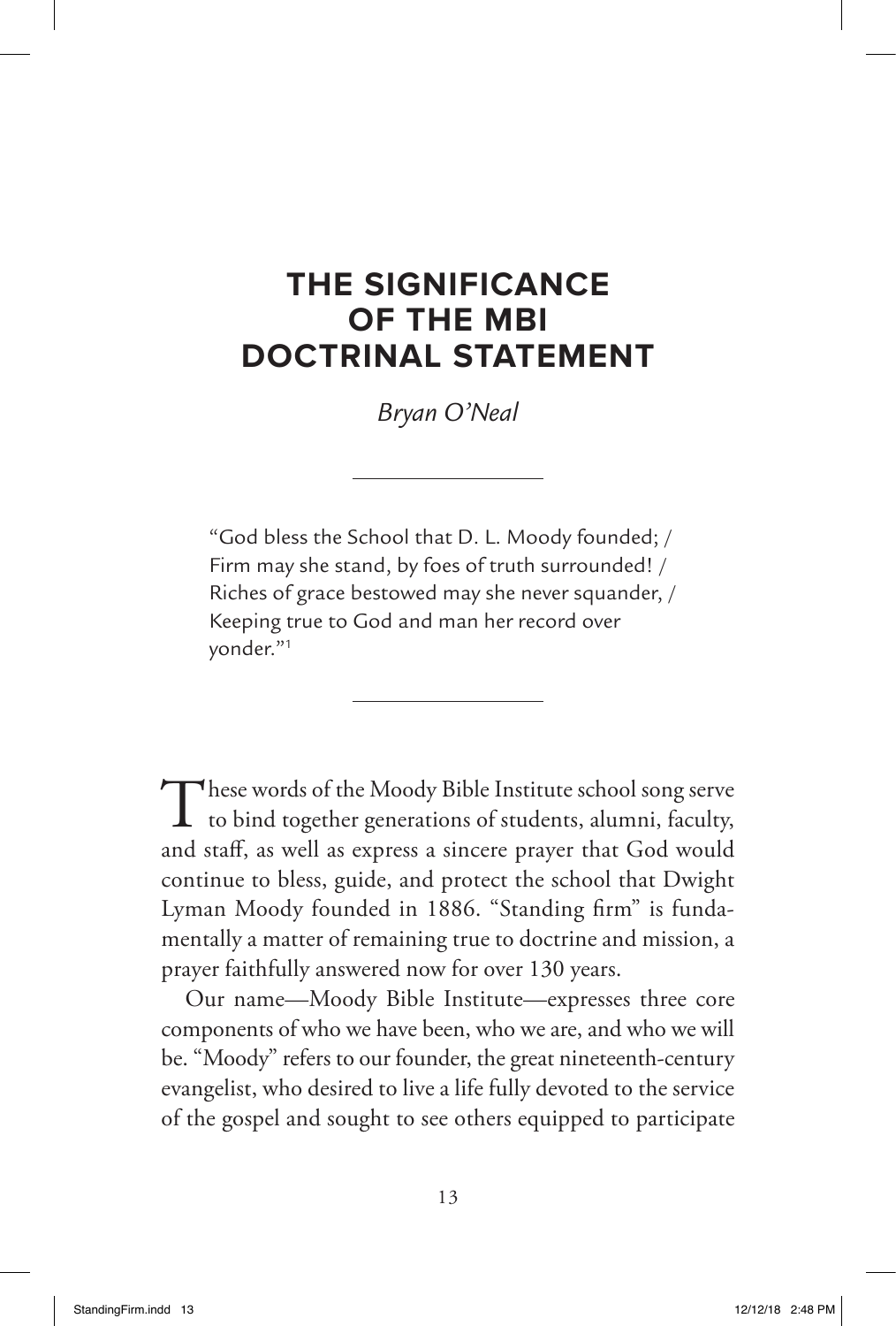in the work of Christian ministry. "Institute" is an outdated word in some quarters (but not at places like the United States Military Institute or the Massachusetts Institute of Technology); it rightly reflects that we are not a liberal arts college or university, but instead are committed to producing graduates with practical skills to serve the church, whether in vocational or nonvocational roles. And, most importantly, "Bible is our middle name." The Bible is the heart of the curriculum at Moody and the core of our associated ministries in broadcasting and publishing. Without apology or qualification, we hold the Bible in the highest regard possible as inspired, inerrant, and authoritative. For us, standing firm means persevering in our mission to teach the Scriptures and to equip students, readers, and listeners to "accurately [handle] the word of truth" (2 Tim. 2:15).

Every person or organization chooses to present itself to the world in a certain way—we might think about this as the way people develop the "About" section of a social media profile. For a religious organization like Moody Bible Institute, the most important feature of our self-identity and self-presentation is our doctrinal statement. In *Standing Firm* we present afresh the doctrinal identity of Moody Bible Institute.

When walking into a mall or amusement park, most people immediately look for the map that shows the overall layout, and, most importantly, an arrow that reads "You Are Here." From a doctrinal perspective, this book serves as Moody's map and the arrow. As we say to our new students when we begin our introductory theology course, "We are Christian, we are Protestant, we are dispensational."

To call ourselves "Christian" recognizes the historic and invisible unity of the church across space and time, which in its broadest categories includes the Eastern church associated with the various strands of Orthodoxy (Greek Orthodoxy, Russian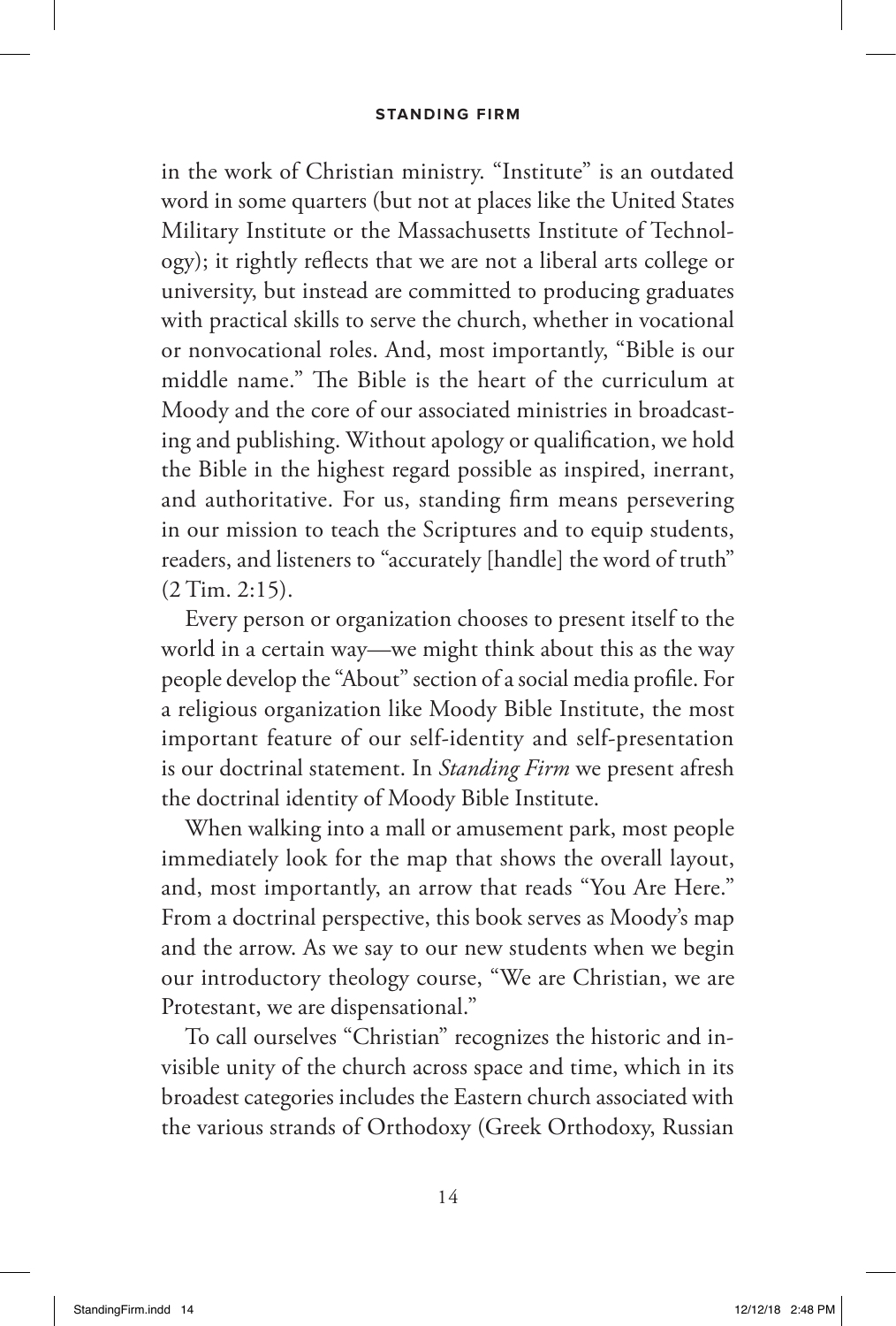Orthodoxy, etc.), as well as the Western church identified with Roman Catholicism and Protestantism. It is worth recognizing that until the so-called "great schism" of  $1054$ ,<sup>2</sup> it is anachronistic to impose backwards our current categories of Orthodox, Catholic, Protestant, and so on. There was functionally a single visible church, affirming, for the most part, shared theological commitments that continue to form us today—for example, the doctrine of the Trinity and the declaration that Jesus Christ is fully God and fully man (two natures in one person).

Recently, we celebrated the 500th anniversary of the Protestant Reformation, which began as an attempt to reform the Western church—and in particular, to reclaim doctrines of the ultimate and unique authority of the Bible and of salvation by the grace of God through faith and not as a result of our own effort. As an attempt to reform the church of its day, the Reformation can hardly be called a success. But the Reformation had an astonishing effect in that it made the Scriptures widely accessible and affirmed a personalization of the Christian faith. And as an institution with "Bible as our middle name" and the equipping of Christian workers in service to the gospel as our defining mission, it should be no surprise that we stand in the Protestant tradition.

It is important to note that when we call ourselves "dispensational," this too flows out of a foundational commitment to the Scriptures. That is, dispensationalism is not first of all about end-times prophecy or God's special plans for the Jewish people. Rather, dispensationalism is a commitment to a particular hermeneutic, or way of interpreting Scripture. In overly simple terms, dispensationalism is marked by a straightforward "literalist" reading of the Bible, of course showing appropriate respect for the historical, literary, and grammatical ways the Bible was written. Such a reading then prompts conclusions about the ordering of end-time events, or God's ongoing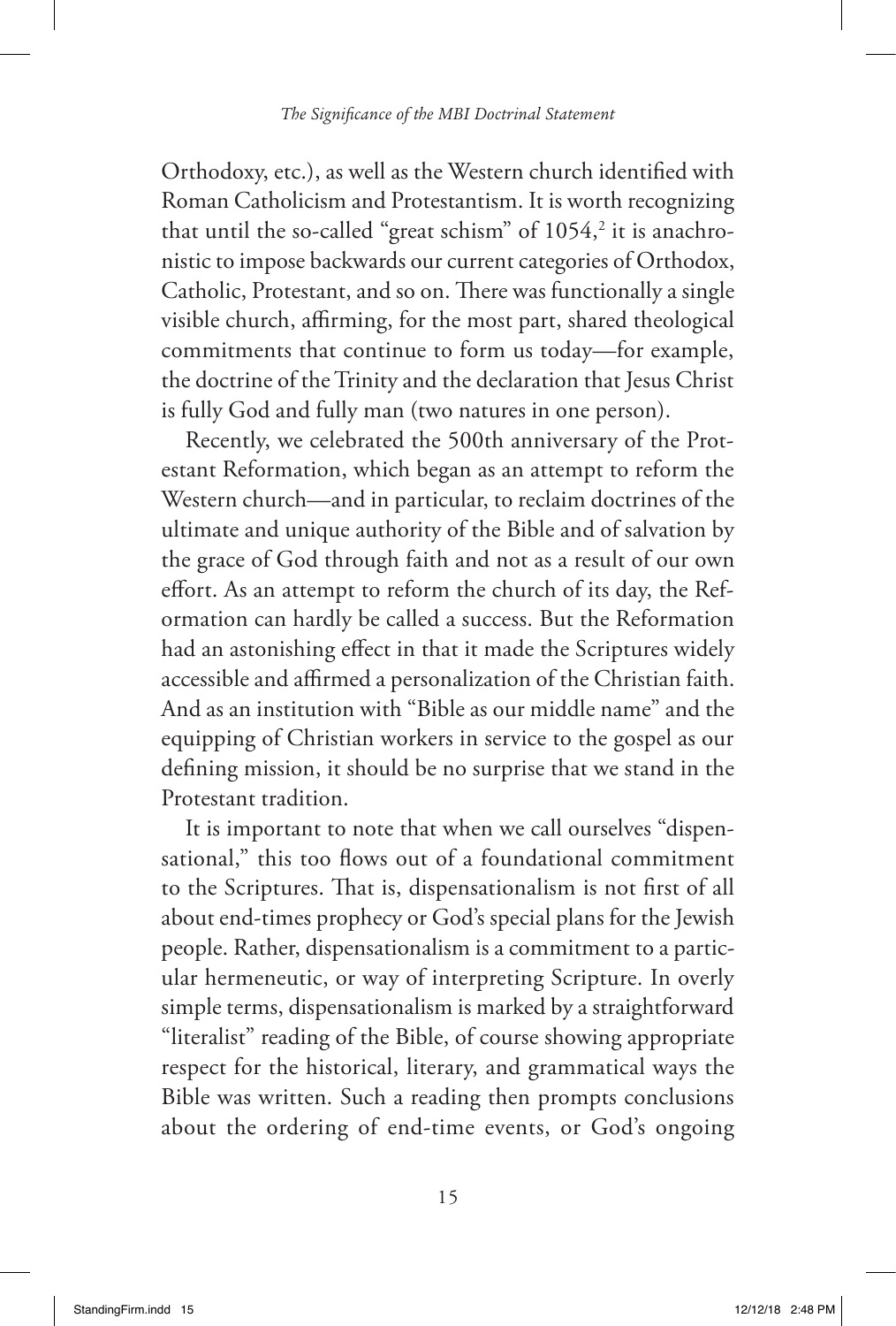promises to Israel.3 By contrast, a nonliteral or "spriritualized" interpretation of the text might say, for example, that promises made to Israel were fulfilled "spiritually" in the church, and that the Messianic Kingdom is not a literal future 1000-year period, but instead a present reality with Jesus reigning in the hearts of His people.

While we are staking out a space on the map, it would be worthwhile to take up a couple more labels. Sometimes, Moody is called "fundamentalist." Are we fundamentalist? There is a difference between "cultural fundamentalism" and "theological fundamentalism," though sometimes they run together, as they have at points in the history of the Institute. Cultural fundamentalism is usually focused on lifestyle questions, which might include prohibitions against alcohol, tobacco, dancing, movie and theater attendance, makeup, women wearing slacks, and the use of musical instruments other than organs and maybe pianos in worship. At Moody, in its history and in the present, there is certainly a range of association with cultural fundamentalism. However, our doctrinal affirmations relate not to cultural fundamentalism, but rather to theological fundamentalism.

The term "The Fundamentals" historically refers to a series of essays and booklets completed in 1915 as a response to the "modernist controversy" of the late 19th century. One of the editors of these publications was R. A. Torrey, the second president of Moody Bible Institute. These fundamentals were an attempt to defend biblical doctrines that were directly under assault by the modernists, or theological liberals, of that time. Central doctrines included:

• The authority and inerrancy of the Bible, as well as a "literalist" reading of Scripture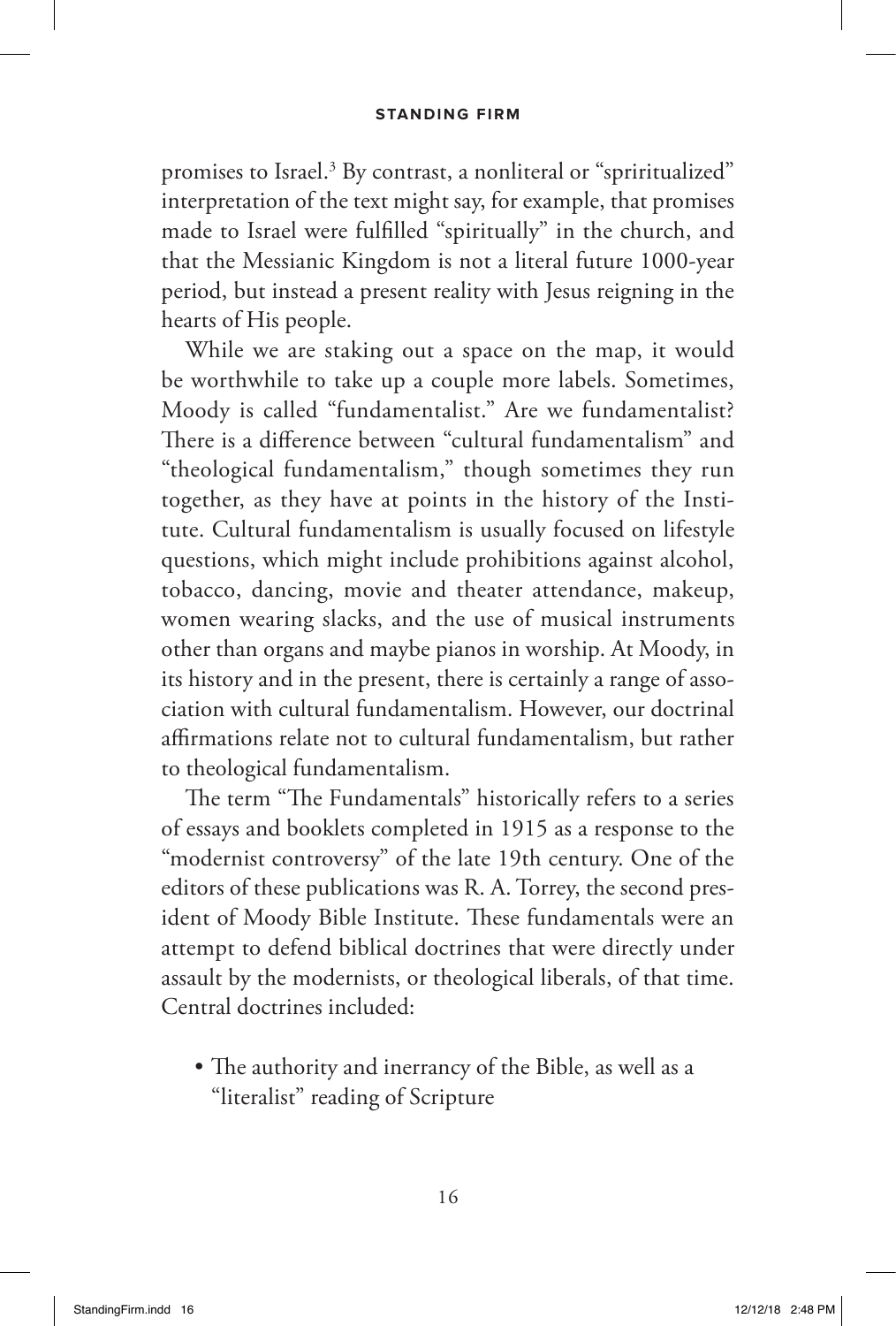- A literal creation of Adam and Eve, and literal fall into sin
- The virgin birth of Jesus, and other biblical miracles
- The vicarious penal atonement of Jesus on the cross
- The bodily resurrection of Jesus
- Salvation by grace through faith
- The future bodily return of Jesus

Each of these latter points flows from the first, a commitment to a straightforward reading of the inspired Scriptures. The Moody Doctrinal Statement of 1928 reveals several connections to these fundamental affirmations—as a matter of fact, every one of them is explicitly included. That is no coincidence.

## **MOVING FORWARD: UNDERSTANDING THE MBI DOCTRINAL STATEMENT**

First in the chapters that follow, Gregg Quiggle provides an overview of the history of the doctrinal statement at Moody, beginning with its original formulation in 1928. We will also see how the Statement has been expanded (never contracted) through a series of addenda and footnotes through the intervening decades.

Sanjay Merchant explains Article I of the doctrinal statement, which articulates the central Christian doctrine of the Trinity, or the tri-unity of God. The very earliest Christian creeds affirm the oneness of God, eternally existing in three distinct, divine persons—the Father, Son, and Holy Spirit.

Article II affirms Moody's commitments to the Scriptures. Jonathan Armstrong explains the doctrines of revelation and inspiration, as well as canonicity (how the various books of the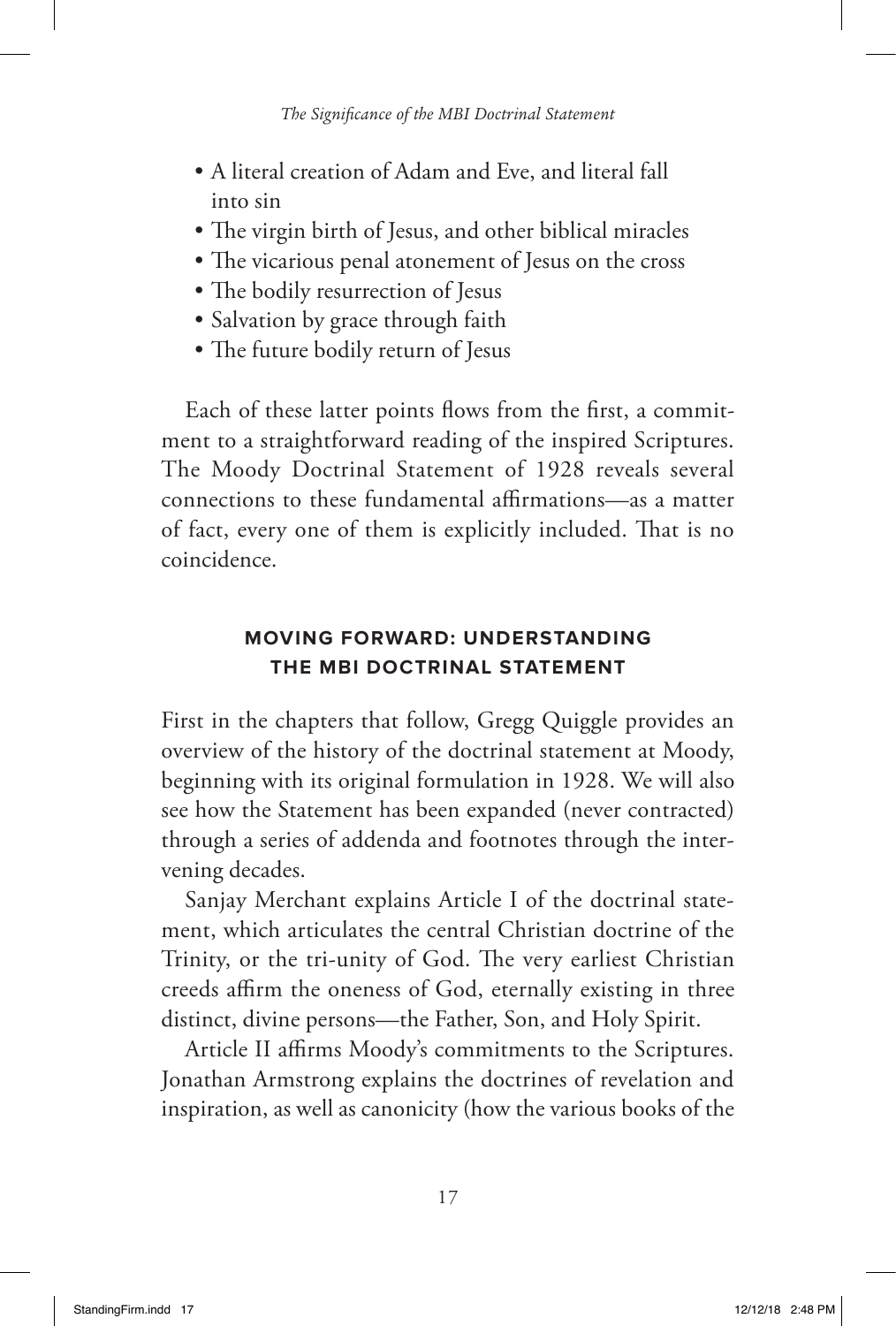Bible were recognized and collected). Steven Sanchez expresses the correlated commitments of the inerrancy and authority of the Bible as the Word of God to be trusted and obeyed.<sup>4</sup>

The center of the Christian faith is Jesus Himself, and Article III is rich with teaching about the person and work of Jesus. Gerald Peterman addresses the topic of the person of Jesus, discussing the significance of His divine and human natures.

Andrew Schmutzer takes up the material of Article IV namely, how God has revealed Himself as Creator and Sustainer of the cosmos and everything in it, as well as how mankind has rebelled against God and fallen into sin and judgment. Also explaining Article III, Marcus Johnson explores the saving work of Christ—what Jesus has done and is doing to secure the salvation of those who trust in Him.

Jesus loves the church enough to make her His bride (see Eph. 5), and the church is the topic of the fifth and final article of the Statement. Brian Tucker describes the nature of the church as revealed in Scripture as well as how the Bible distinguishes the church from Israel. John Goodrich summarizes material from throughout the doctrinal statement to describe "future events" (the doctrine of last things, or eschatology).

Connected to these five articles is a series of eight footnotes appended in 2000. The content and significance of each of these notes is explored in the relevant chapters. These notes allowed the Institute to press more specifically into affirmations of biblical inerrancy; the special creation of Adam and Eve, and the rejection of macroevolution; the distinction between the church and Israel; and further details about future events, among other issues.

Theology is seldom done in a vacuum and is most commonly provoked by questions and challenges posed by the culture and context. The rise of the charismatic movement in the West in the latter half of the twentieth century prompted the Institute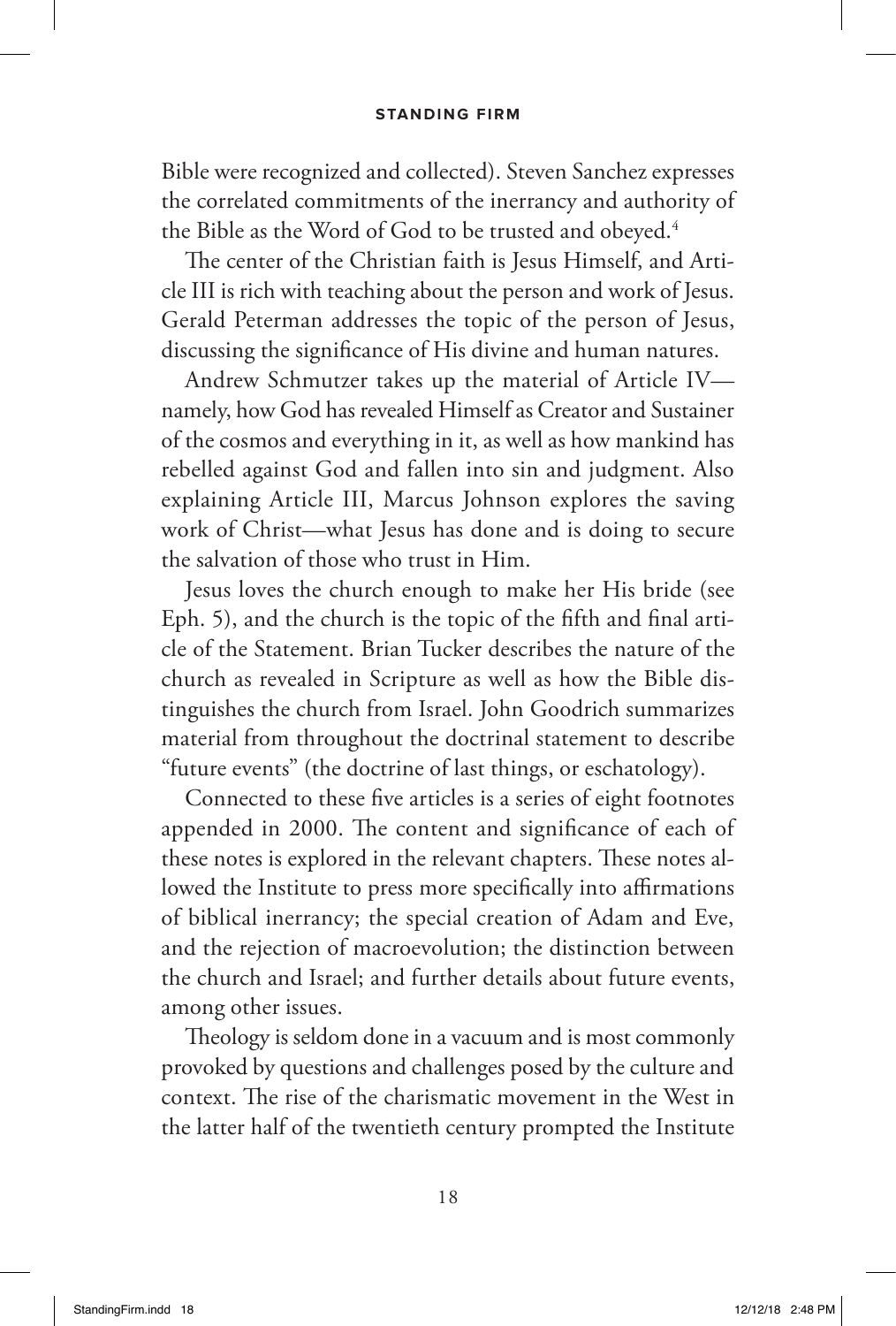to weigh in on the nature and role of the so-called "sign gifts" of the Holy Spirit. Significantly, Moody self-describes as holding to a "nonnormative" position on these sign gifts. This intentionally occupies middle-ground between Pentecostalism (which requires the practice of certain gifts as evidence of salvation or spirituality) and "cessationism" (which denies that certain gifts are ever present in the church today). This expresses Moody's big-tent, inclusive interdenominationalism and the call for members of the Moody community not to propagate teachings that treat such gifts as "normative," or indicative of maturity or salvation. Benjamin Wilson explains this addendum and its significance.

Similarly, social changes in the United States, including (among other things) the sexual revolution and the rise of feminism, have required the Institute to distance itself from both chauvinism on the one hand (that is, the claim that there is a difference in value between men and women) and from egalitarianism on the other hand (derived from the word *equal*, the claim that men and women are not only equal in worth and dignity but also potentially in every role in the church, home, or state). Seeking to stake out an explicitly biblical position between these two extremes, Moody also includes a statement on gender roles in ministry.

As Laurie Norris explains, the Moody position denies both chauvinism and egalitarianism. Instead, Moody affirms "complementarianism" (that men and women are equal in worth and dignity but have distinct and complementary roles in church ministry). Worth noting is that the Moody position speaks only to gender roles in ministry, and in no way addresses questions about similar distinctions in the home or state.

Western culture has turned very rapidly in its views and taboos on matters of human sexuality. Whereas once there was a general if not universal public consensus that marriage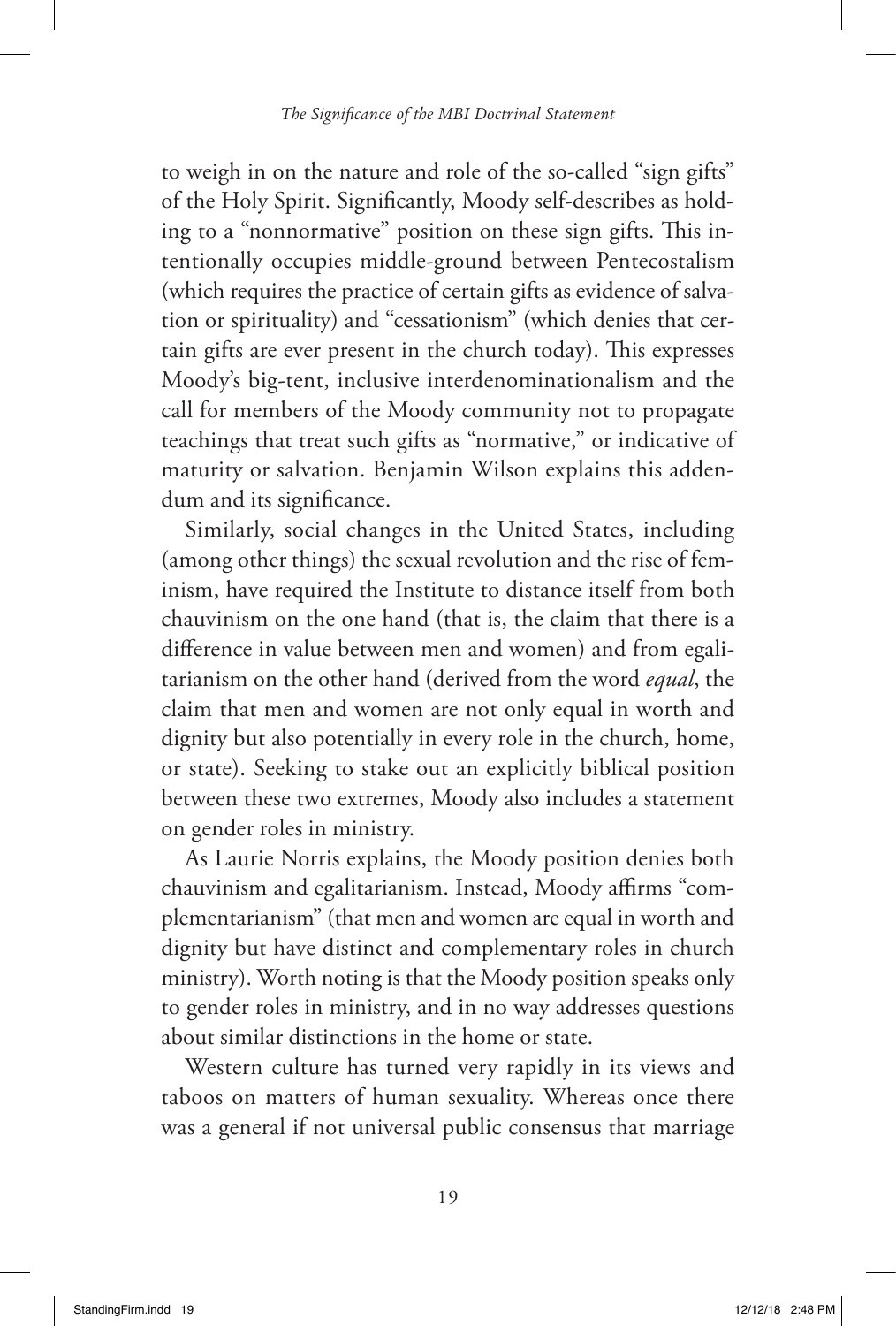was obviously a binary relationship between one man and one woman and that sexual expression was properly restricted to married couples, this consensus rapidly eroded from the late twentieth century onward (sometimes crediting the "sexual revolution," which began the '60s), with the acceptance of premarital and extramarital sex, and the affirmation and normalization of a variety of nonheterosexual identities. In order to retain our ability to establish our own community standards and parameters and to offer pastoral counsel to the church, Moody has adopted a statement on human sexuality. While biblical teaching on human sexuality is often controversial and divisive in our times, Michael McDuffee provides compassionate and pastoral counsel about the challenge and consequences of gospel faithfulness in this matter.

While we stand firm on the doctrinal inheritance that has been passed on to us, the church of every age must also be attentive to its own context and be actively prepared to give answers to fresh challenges and questions as they arise. In a closing chapter, John Jelinek considers what affirmations the church and the Institute might helpfully provide in years to come.

While in general Moody has a long history of welcoming a "broad orthodoxy," it is clear that, in at least some of the points introduced above, Moody has also chosen to affirm some positions that are more specific and detailed. Despite these narrower affirmations, Moody continues to open as large a front door as possible to serve the church, which is to say to serve a variety of local churches and denominations through our ministries of publishing, broadcasting, conferences, and education. While these positions serve to identify our faculty, staff, and board, there are many within the Moody family, including many alumni and current students, who stand in theological and denominational streams much broader than those delineated by certain aspects of our doctrinal statement.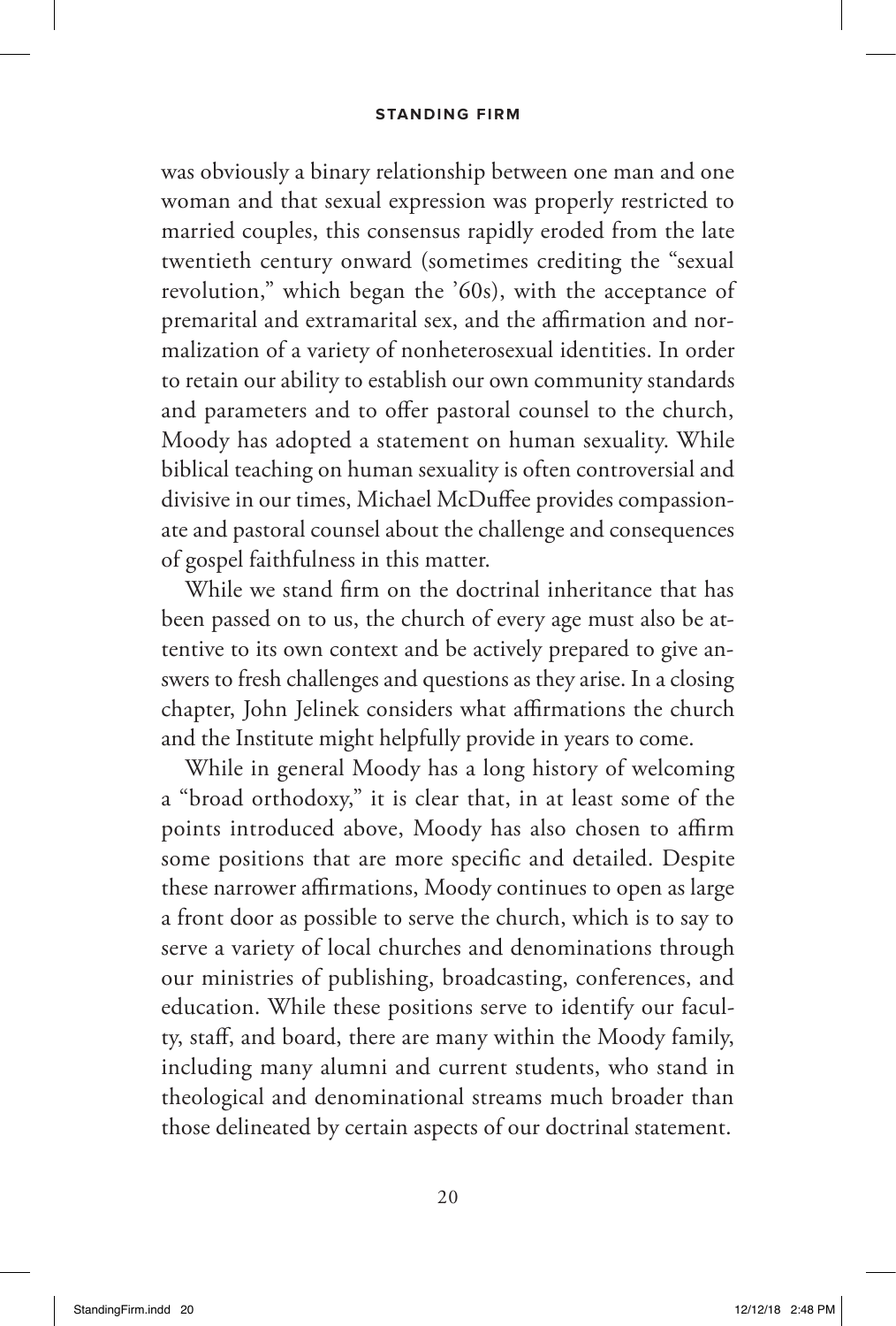And we are very grateful that this is true. Indeed, the preamble to the doctrinal statement actively celebrates the variety of expression in the universal church: "While Moody's particular definitions are important to its position, it is readily recognized that they do not define orthodoxy for the whole body of Christ. Moody gladly embraces all who faithfully adhere to the essentials of biblical Christianity as fellow believers and colleagues in Christ's cause." And so, while affirming the historical doctrines of the Trinity and resurrection of Jesus are necessary markers of orthodox Christianity, we are happy to extend humble charity to those who hold other positions on things like spiritual gifts and gender roles, to use only two examples, and to celebrate their fruitful co-labor in the gospel through the ages and around the world.

It is our hope that this publication will serve as an encouragement and resource to the universal church and a fresh expression of our ongoing, faithful stewardship of the boundless riches of grace that God has bestowed upon this place and this people for over 130 years. In a culture filled with foes of truth of every sort, by the prayers of the saints and the grace of God, Moody Bible Institute continues to stand firm. May it be so until Jesus comes in glory.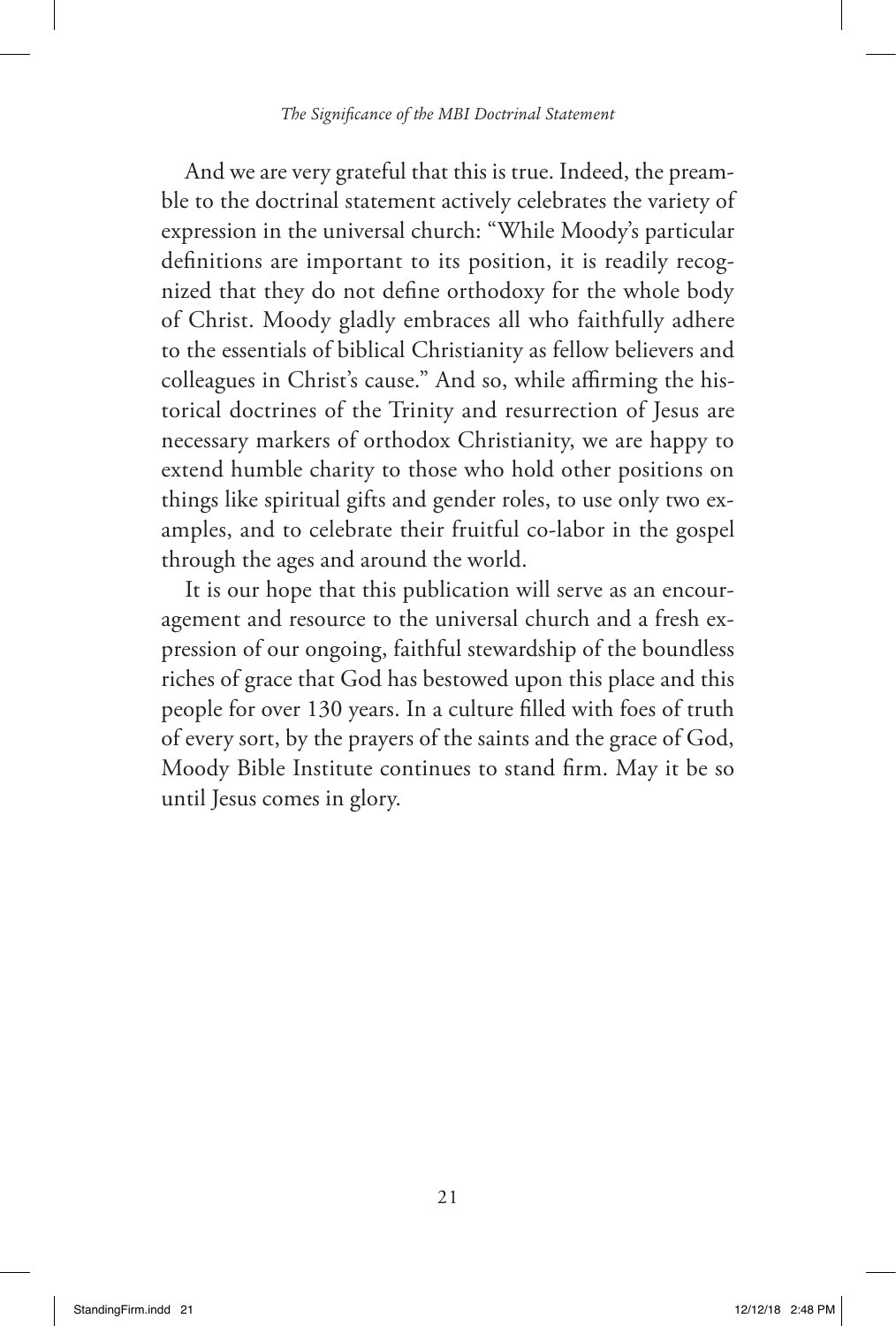## **THE HISTORY OF THE MBI DOCTRINAL STATEMENT**

*Gregg Quiggle*

#### **THE DOCTRINE OF OUR FOUNDER**

 $\bigwedge$  ny attempt to describe the theological history of Moody<br>Bible Institute must look back to our namesake, Dwight Lyman Moody. Moody was an evangelist, and his theological commitments were reflected in his evangelistic work. As his son William pointed out, Moody "preferred to devote his energies to evangelistic work, yielding to the denominational churches the function of indoctrinating the Christian faith."1 Consequently, Mr. Moody is a very difficult figure to categorize theologically. He was not given to credalism, denominationalism, or theological speculation; rather, he sought to concentrate on practical religion.<sup>2</sup>

This does not mean Moody had no theological commitments. It does mean Moody's theological commitments reflected his calling as an evangelist. As early as the 1870s, Moody described the role doctrine played for him in evangelism. He preached several sermons explaining his concept of faith. Specifically, Moody argued saving faith consisted of three parts: knowledge, intellectual assent, and trust. Moody referred to trust as "laying hold."4 In fact, Moody was adamant that sincerity in faith was not sufficient to save. Faith must be grounded in true doctrine. He made this very clear at Northfield in 1899: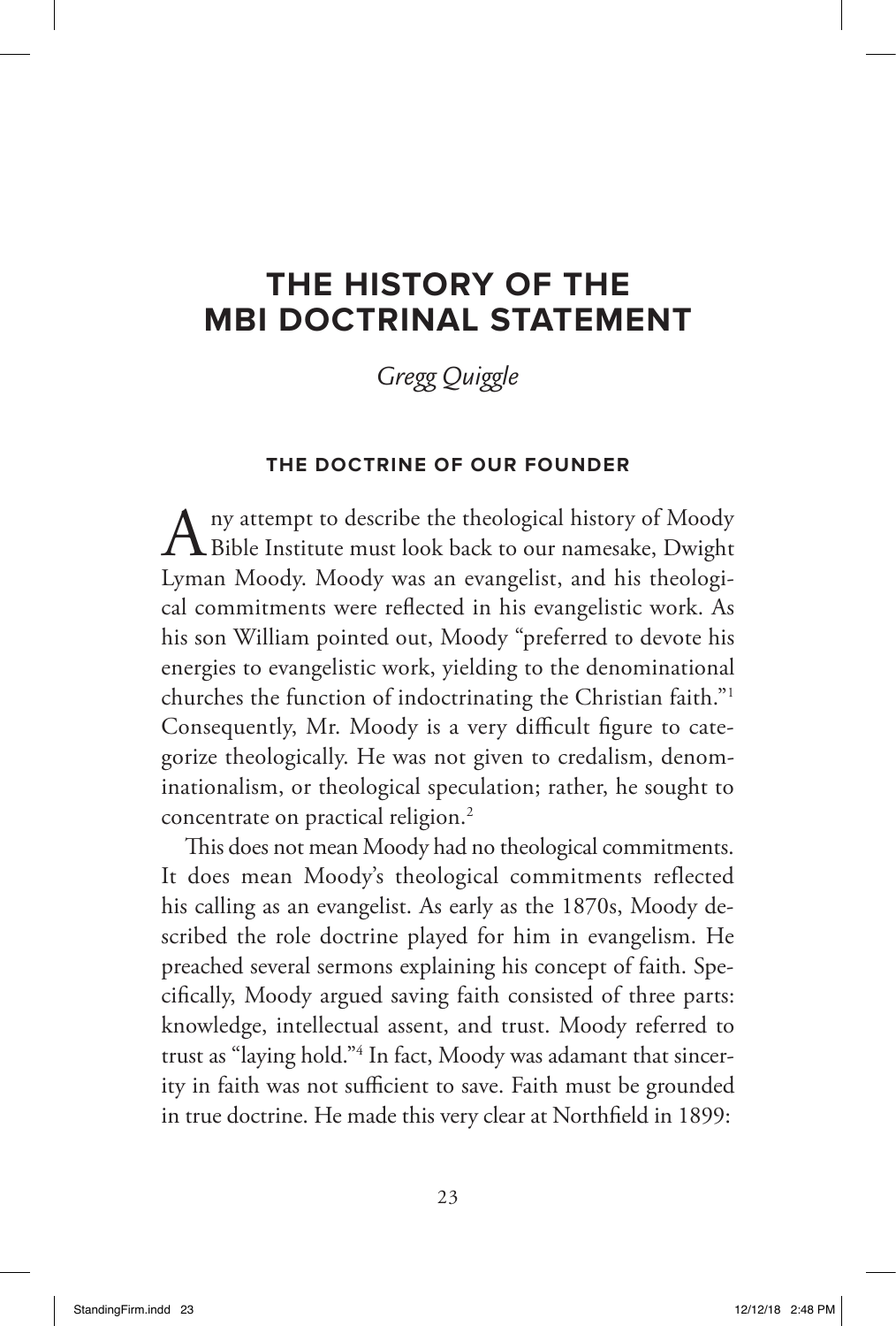People have an idea now that it makes very little difference what a man believes if he is only sincere, if he is only honest in his creed. I have had that question put to me many a time: "Mr. Moody, you don't think it makes any difference what a man believes if he is only sincere?" I believe that is one of the greatest lies that ever came out of the pit of hell. Why they virtually say you can believe a lie just as well as you can believe the truth, if only you are earnest, you know and stick to it.<sup>5</sup>

Doctrine mattered to Mr. Moody.

Consequently, if you look closely at the life and work of Moody, a basic theological framework emerges. This framework consists of six elements. First, Moody emphasized the love of God. This was a core belief that became, to a degree, a defining doctrine for Moody. Second, Moody was aggressively devoted to a nonsectarian, interdenominational approach to Christianity. This was part of his strategy to promote evangelism among all Christian churches and individuals. It also reflected his concept of love. Third, he demonstrated a deep commitment to the Bible and read it literally. While Moody did not have a highly developed and nuanced doctrine of the Bible, he clearly revered it and sought to make it normative in his life and work. This quote sums it up nicely: "I have one rule about books. I do not read any book, unless it will help me understand the Book."6 Fourth, he held to what can best be described as the basic tenets that typified evangelical revivalists. Specifically, Moody's basic construct was the "Three Rs": Ruined by sin, Redeemed by Christ, and Regenerated by the Holy Ghost. These three represent the core of Mr. Moody's gospel presentation. The final two doctrines, the Holy Spirit's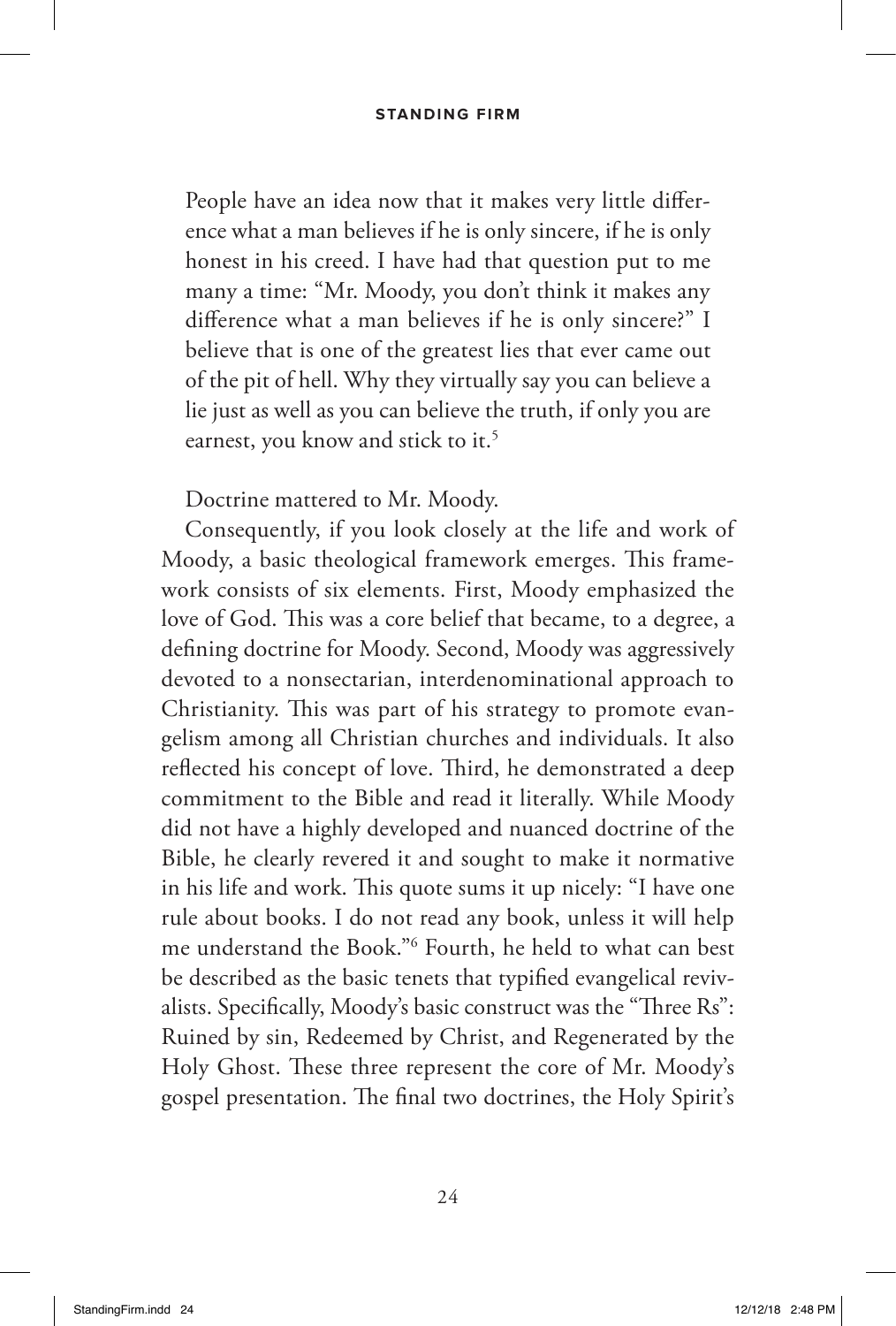role in Christian service and premillennialism, served to distinguish him from earlier generations of revivalists.

### **THE EARLY DOCTRINAL COMMITMENTS OF MBI: AN INTERDENOMINATIONAL FOCUS**

After Mr. Moody's death in 1899, his beliefs served as the template for the doctrinal commitments of the Moody Bible Institute. The Institute mirrored Mr. Moody in its emphasis on evangelism. In fact, from its founding in 1886 to 1899, it was called the "Chicago Evangelistic Society."7 Its stated purpose was for the "education and training of Christian workers, including teachers, ministers, missionaries, and musicians who may completely and effectively proclaim the gospel of Jesus Christ."8

Again reflecting Mr. Moody, the school's doctrine during these years was nondenominational—or better, interdenominational. Like Mr. Moody, the Institute avoided publicly affirming many denominational distinctives, not because those distinctives are unimportant, but because the school's focus was to educate and train evangelistically oriented students who could serve in many denominations and ministries.

Perhaps the strongest indication of the interdenominational nature of the Institute is the fact that the school did not adopt a formal doctrinal statement until 1928. However, that did not mean the school had no theological commitments. The Bible was the core of the curriculum. It was taught extensively and interpreted literally. In fact, the academic catalogue from 1893–1894 states the primary text of all classes is the English Bible. As one reads through the mission statements and stated objectives of the Institute, the influence of Mr. Moody's commitment to the three "R"s is still evident. These three doctrines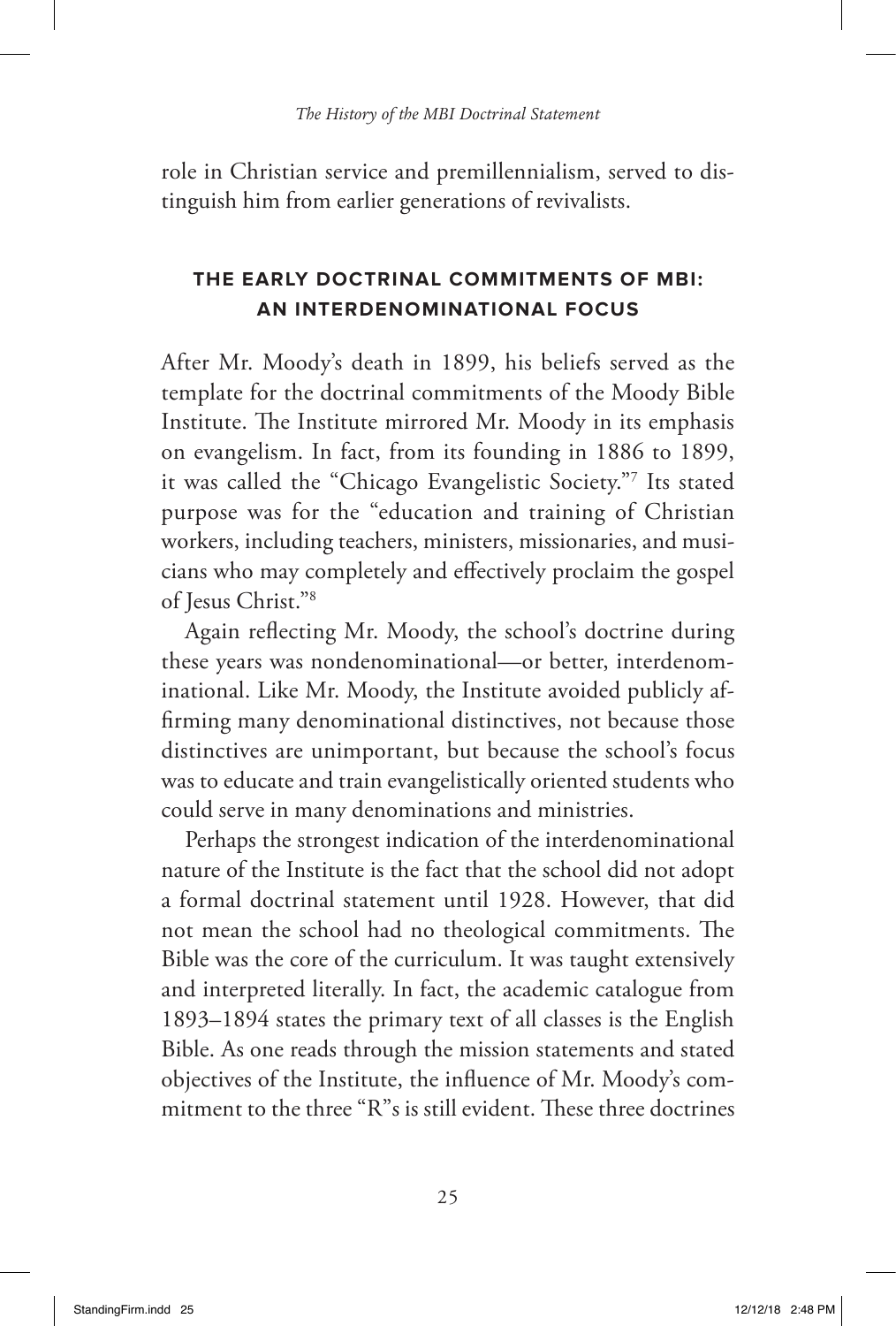that drove Mr. Moody's evangelistic fervor and evangelism guided the Institute in its early days.

## **THE MBI DOCTRINAL STANCE IN THE CONTEXT OF THE FUNDAMENTALIST/MODERNIST CONTROVERSY**

As the Institute moved into the twentieth century, it found itself serving Protestant churches wracked with theological turmoil. A number of denominations and schools were ripped apart. Churches divided along theological lines into what were known as Fundamentalists and Modernists, or Liberals. The Institute began formally aligning with the Fundamentalists.

The formation of Fundamentalism provided the context for the Institute's 1928 doctrinal statement. One pivotal moment for the Fundamentalists was the publication of *The Fundamentals*. <sup>9</sup> *The Fundamentals: A Testimony to Truth* was a set of ninety essays published between 1910 and 1915 designed to refute liberalism. The second president of the Institute, R. A. Torrey, was one of the editors. James M. Gray, the third president, was a contributor.

Another defining moment for Fundamentalists was J. Gresham Machen's lecture entitled "Christianity or Liberalism," delivered November 3, 1921, before the Ruling Elders Association of Chester Presbytery and published a year later in the *Princeton Theological Review*. In that address, Machen makes the central point that undergirding Christianity is its connection to history. As he puts it, "From the beginning, the Christian gospel, as indeed the name 'gospel' or 'good news' implies, consisted in an account of something that had happened. And from the beginning, the meaning of the happening was set forth; and when the meaning of the happening was set forth then there was Christian doctrine. 'Christ died'—that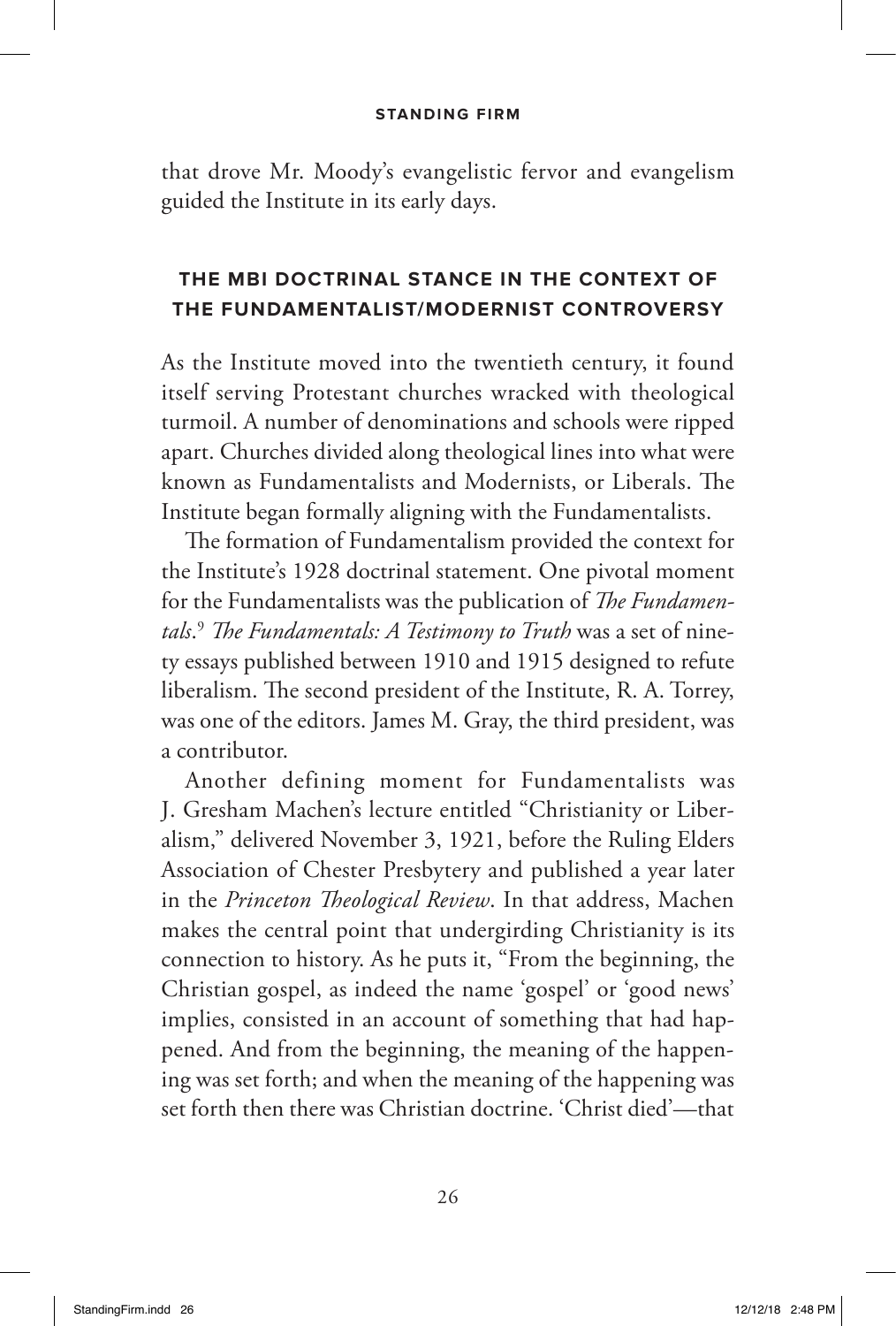is history; 'Christ died for our sins'—that is doctrine. Without these two elements, joined in an absolutely indissoluble union, there is no Christianity."10 Moody has always linked history and theology in our reading of the biblical text.

A third moment was the Scopes Monkey Trial of 1925. This trial was over the teaching of evolution in public schools in Tennessee. The trial was broadcast live on WGN radio in Chicago. It was the first time a trial was broadcast, and virtually every major newspaper released daily reports. From one perspective, it could be viewed as a public hearing on the validity of the Bible. With this context in place, let us turn to the development of the Institute's 1928 statement.

### **THE PATH TO THE MBI DOCTRINAL STATEMENT**

The earliest semblance of a doctrinal statement is from 1914. It appears to be both an official and unofficial statement. The Board of Trustees minutes from December 1912 indicate a desire to pursue forming a doctrinal statement. However, in July of 1914, the Board of Trustees determined it was "unnecessary and undesirable" for the Institute to have its own statement at that time. They noted that a statement adopted as a "Conference Testimony" at the International Conference on the Prophetic Scriptures had appeared in some Moody literature. The Board indicated that they saw the statement as representing our "convictions and has our endorsement."11

In addition to the 1914 statement, it appears the statement developed for the World Council on Christian Fundamentals held in Philadelphia in 1919 was also formative for the development of Moody's 1928 statement. This 1919 statement became the basis for the World's Christian Fundamentals Association. The Institute published the statement in their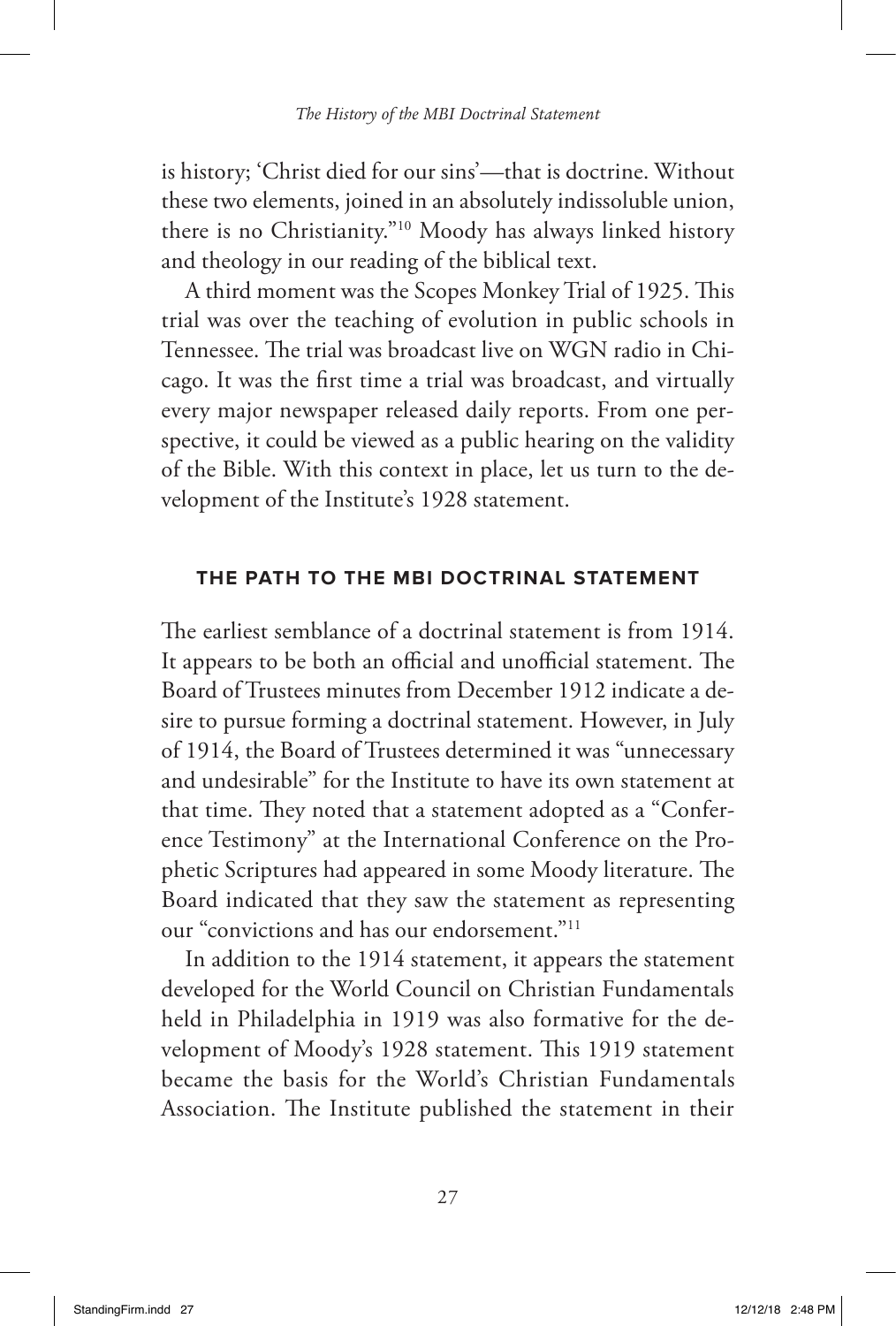January 1920 edition of *The Christian Workers Magazine*. 12 On examination, the parallels with the Institute's 1928 statement are obvious.13

The 1928 statement was adopted with what appears to be little fanfare. The trustees' minutes record virtually no discussion surrounding the adoption of our statement. One of the most interesting things about the 1928 statement is how short it is. Given the turmoil of the times, the deliberate brevity is telling. It most likely reflected the Institute's commitment to be a nonsectarian, interdenominational school. Both Mr. Moody and the Institute as a whole tried to function in a way that respected denominational commitments—and the Institute still does to this day. The Institute tried to make simple, clear statements of basic Protestant orthodoxy that could be embraced by as many denominations as possible. Indeed, the catalog contains the following statement: "It is readily recognized that they (Moody's 1928 statement) do not define orthodoxy for the whole body of Christ. Moody gladly embraces all who faithfully adhere to the essentials of biblical Christianity as fellow believers and colleagues in Christ's cause."14

The statement does, however, include distinctives, just as Mr. Moody had distinctives. Mr. Moody's were premillennialism and a unique understanding of the work of the Holy Spirit. In the case of the Institute's 1928 statement, the distinctives were premillennialism and pretribulationalism. Although these two doctrines are not named as such, their implication was understood. This turn is interesting. It is clear that Mr. Moody taught premillennialism, and it was certainly the dominant position at the school before the 1928 statement. However, as late as 1923, the chairman of the board was publicly stating that premillennialism was not a precondition to speak at chapel or teach on the faculty. The emphasis on premillennialism probably reflects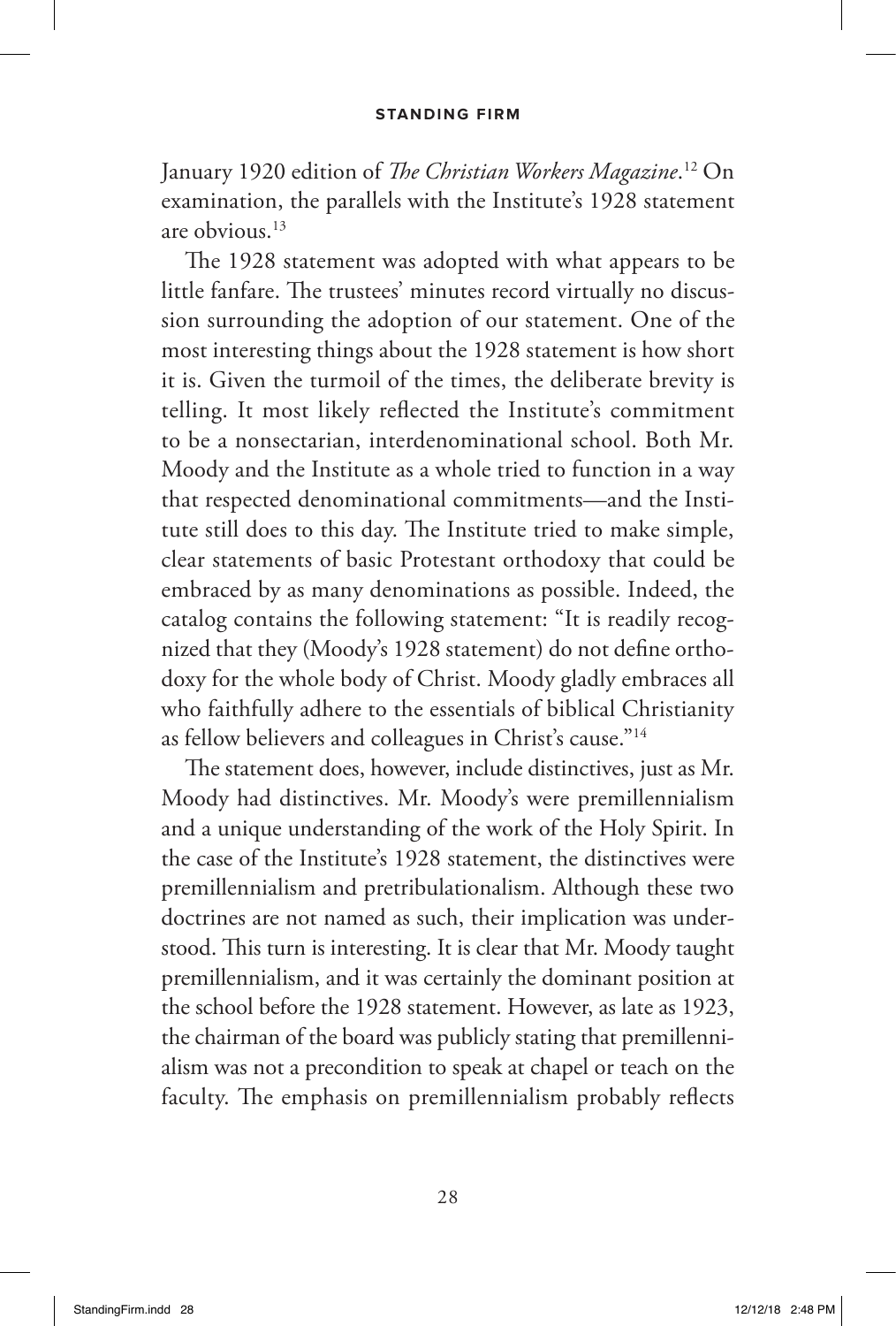the impact of the previously mentioned 1926 World's Christian Fundamentalist statement.

The main body of the 1928 MBI statement remained essentially unchanged until 2017. Specifically, the statement regarding the doctrine of the Trinity was clarified. The 1928 statement was changed from "God is a Person who has revealed Himself as a Trinity in unity, Father, Son, and Holy Spirit—three Persons and yet but one God," to "God is triune, one Being eternally existing in three co-equal Persons: Father, Son, and Holy Spirit; these divine Persons, together possessing the same eternal perfections." The 1928 statement can be read to say God is a person and God is three persons. The change states more clearly God's unity and the three distinct persons of the Trinity.

Before this modification, several footnotes were added in May 2000 to clarify the 1928 statement during the Stowell presidency. These were the result of a cooperative effort between the Board of Trustees, the administration, and the faculty. The purpose of the footnotes was twofold. First, to show how the 1928 statement could be expressed relative to current concerns. Second, to explain each clarifying position using current language. For example, in Article II, a footnote affirming inerrancy was added in response to challenges raised during the "Battle for the Bible" in the '70s and '80s. Another footnote was added to affirm an explicitly dispensational hermeneutic, the distinction between Israel and the church, and an expectation of a pretribulational rapture.

Although not part of the doctrinal statement, other positions with which Moody has historically been identified have been officially supplemented. These are positions the trustees, education administrators, and faculty are expected to hold. Some are simply statements of the classic Christian position. Others are areas in which the Institute recognizes that we serve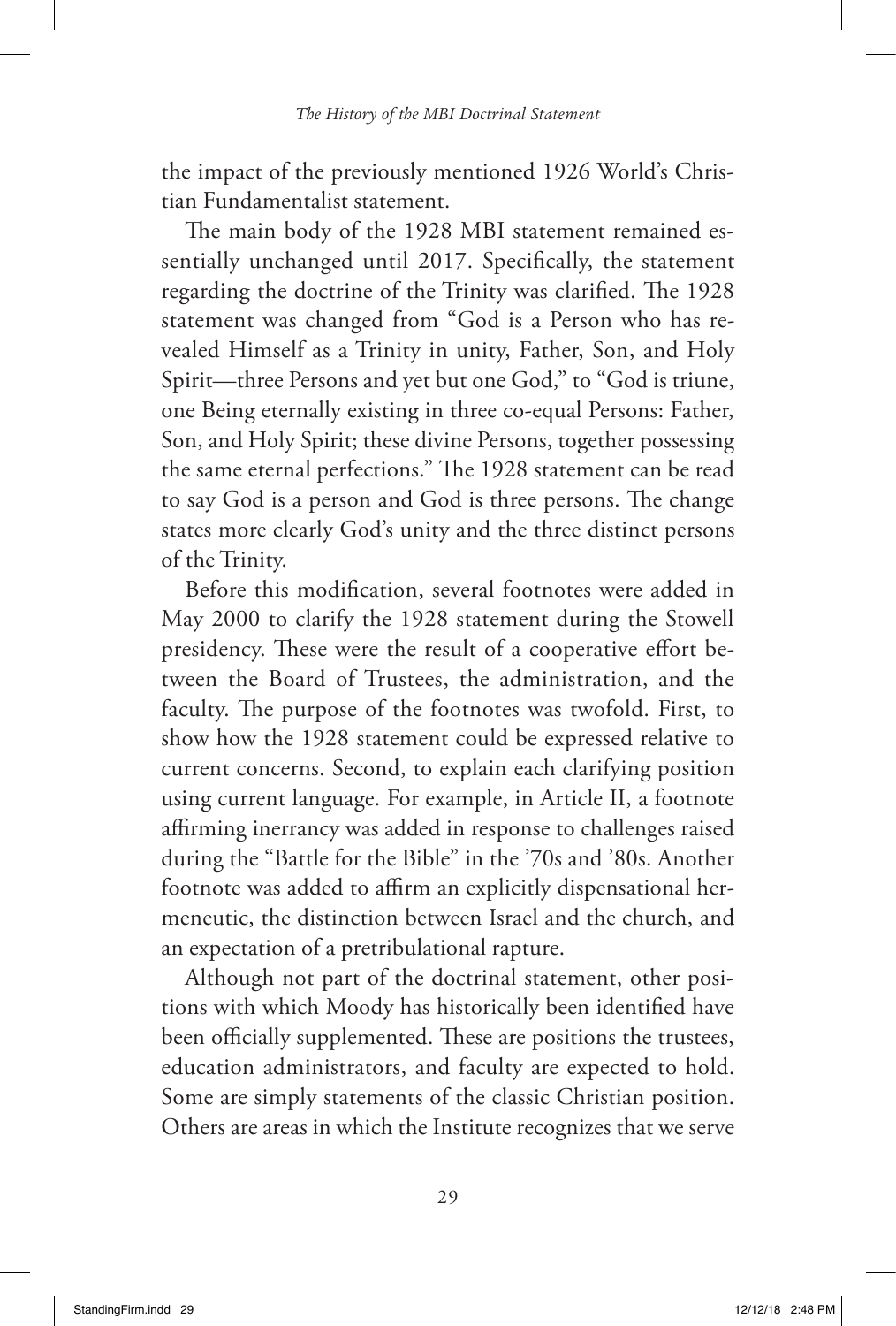and minister with others whose traditions differ on some of these questions. The areas addressed include sign gifts, gender roles in ministry, human sexuality, and inerrancy.

In 1983, addenda clarifying the Institute's position on sign gifts were attached. The statement in part reads, "Moody maintains that there is one baptism of the Holy Spirit that occurs at the time a person is born again, placing that one into the body of Christ. Moody also distinguishes between spiritual gifts distributed to believers to equip them for ministry and the 'sign gifts,' stating sign gifts are . . . not normative for the church today." It concludes, "While this institutional position is not and must not be a test of fellowship with those whose traditions differ, members of this community will not practice or propagate practices at variance with Moody's position."15

In 2000, a statement clarifying general roles in ministry affirmed the dignity and worth of all believers and the priesthood of all believers. It concludes, "Moody distinguishes between ministry function and church office. While upholding the necessity of mutual respect and affirmation as those subject to the Word of God, Moody understands that the biblical office of elder/pastor in the early church was gender specific. Therefore, it maintains that it is consistent with that understanding of Scripture that those church offices should be limited to the male gender."16

In the 2013–2014 academic year, faculty endorsed a statement on "Human Sexuality." Initially entitled "Homosexuality and Transgenderism," the statement points out the Institute's commitment to the classic Christian position as it is presented in Scripture. The 2018–2019 Undergraduate Catalogue states,

The first two chapters of Genesis constitute the paradigm and prerequisite for God's creative intent for human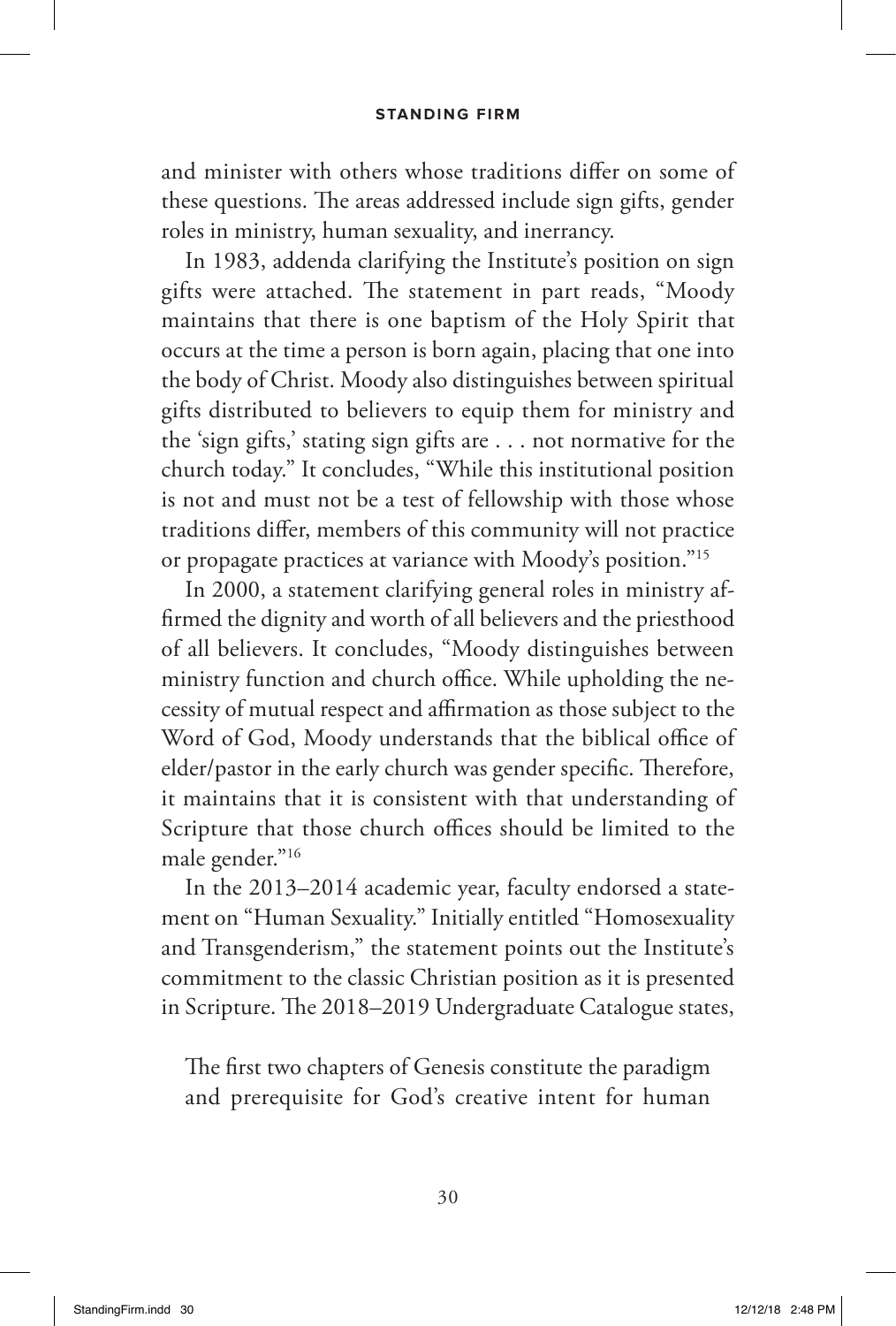personhood, gender and sexual identity, and sexual intimacy in marriage (Genesis 1:27; 2:24; cf. Matthew 19:4–5).

We affirm that humanity came from the hand of God with only two sexual distinctions, male and female, both bearing the image of God, and emerging from one flesh with the unique physical capacity to reunite as one flesh in complementarity within a marriage. God's creation design and intent for marriage as expressed in Genesis 2 is therefore exclusively between one man and one woman. Within this monogamous context, intended to be lifelong, sexual intimacy is a glorious blessing from God.

Based on biblical theology (cf. Leviticus 18; 1 Corinthians 5–6; and other passages), we conclude that non marital sex, homosexual sex, same-sex romantic relationships, and transgender expressions are deviations from God's standard, misrepresenting the nature of God Himself. As such, these are wrong under any circumstances in God's eyes. We affirm the worth and relevance of human gender and sexuality as a distinctive of marriage. Consequently, we consider all other forms of sexual expression sinful, misaligned with God's purposes.

We affirm God's love and concern for all of humanity, a concern that compelled Him to offer His Son a ransom for our lives, and we consider His biblically recorded and specifically defined guidelines for sexual practice to be enduring expressions of His love and protection of our human identity (Matthew 19:5–9).